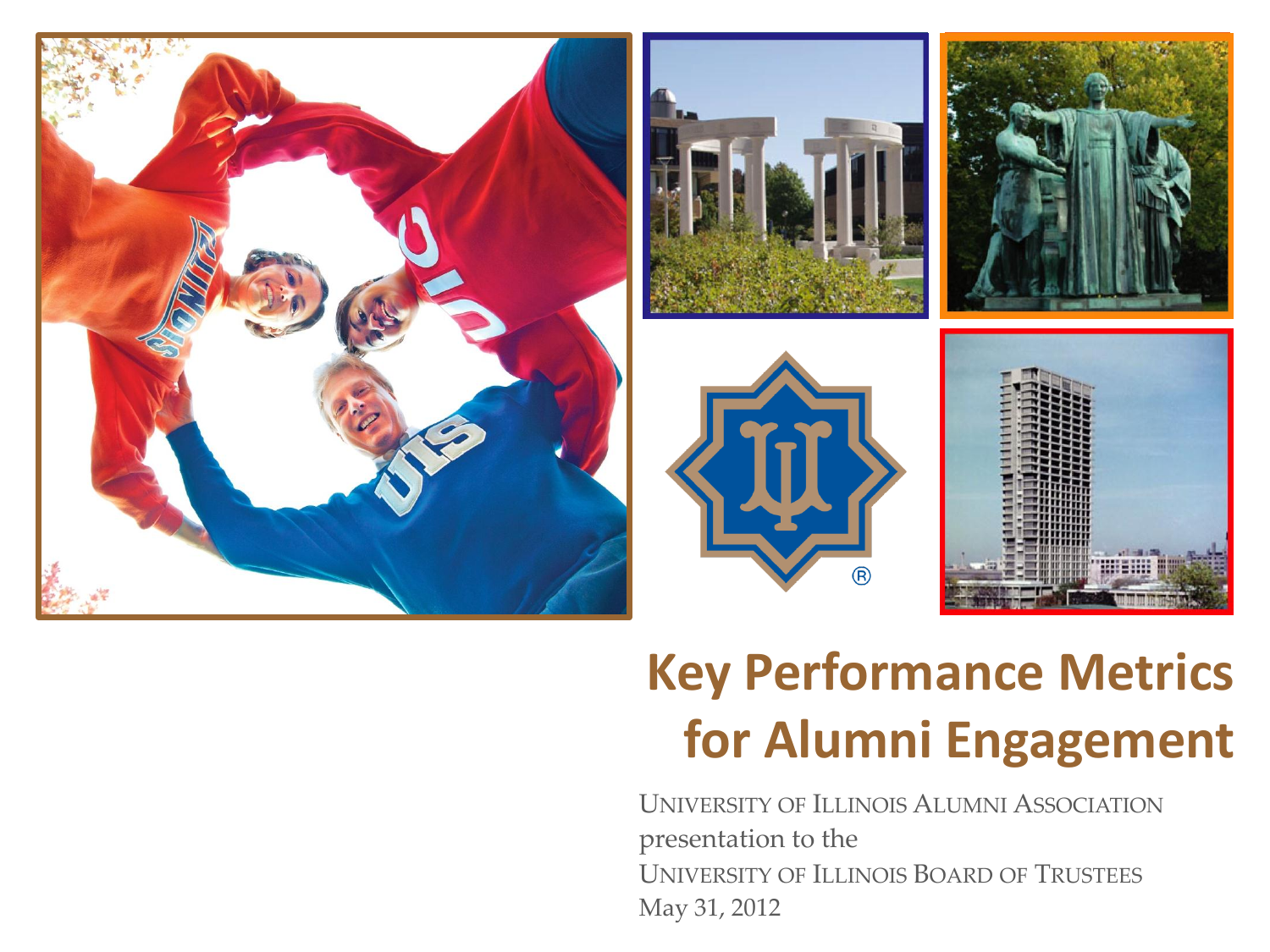## **Identifying the Right Metrics**

- **Based on mission of Engagement, United Action and Leadership**
- **Acknowledges entire life cycle of the alumni relationship**
- **Broader, more inclusive community**
- **Alumni-centric methodologies**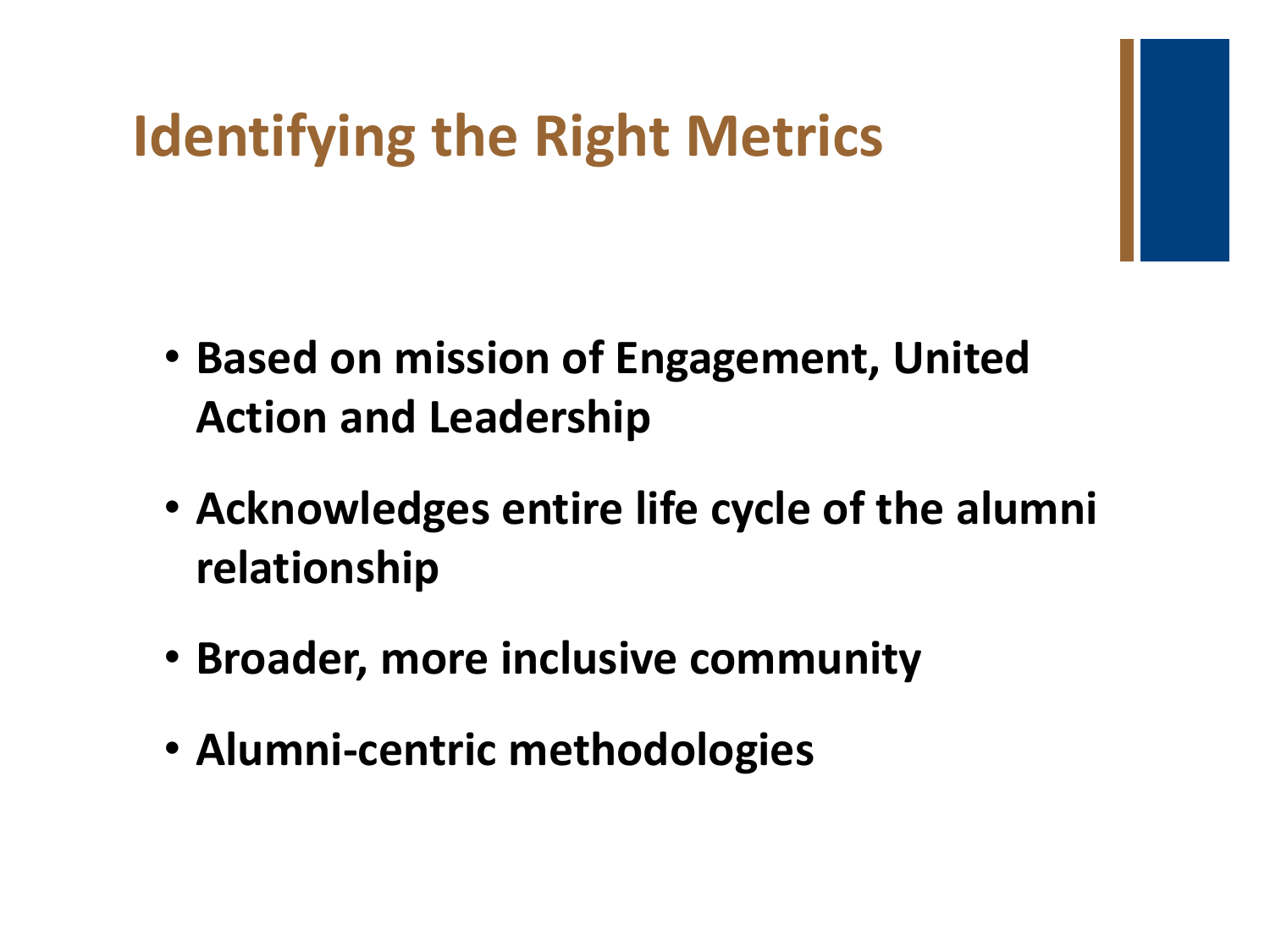## **Strategic Thrusts**

- **Leadership**
- **Advocacy**
- **Scalable IT**
- **Mass Marketing and Communications**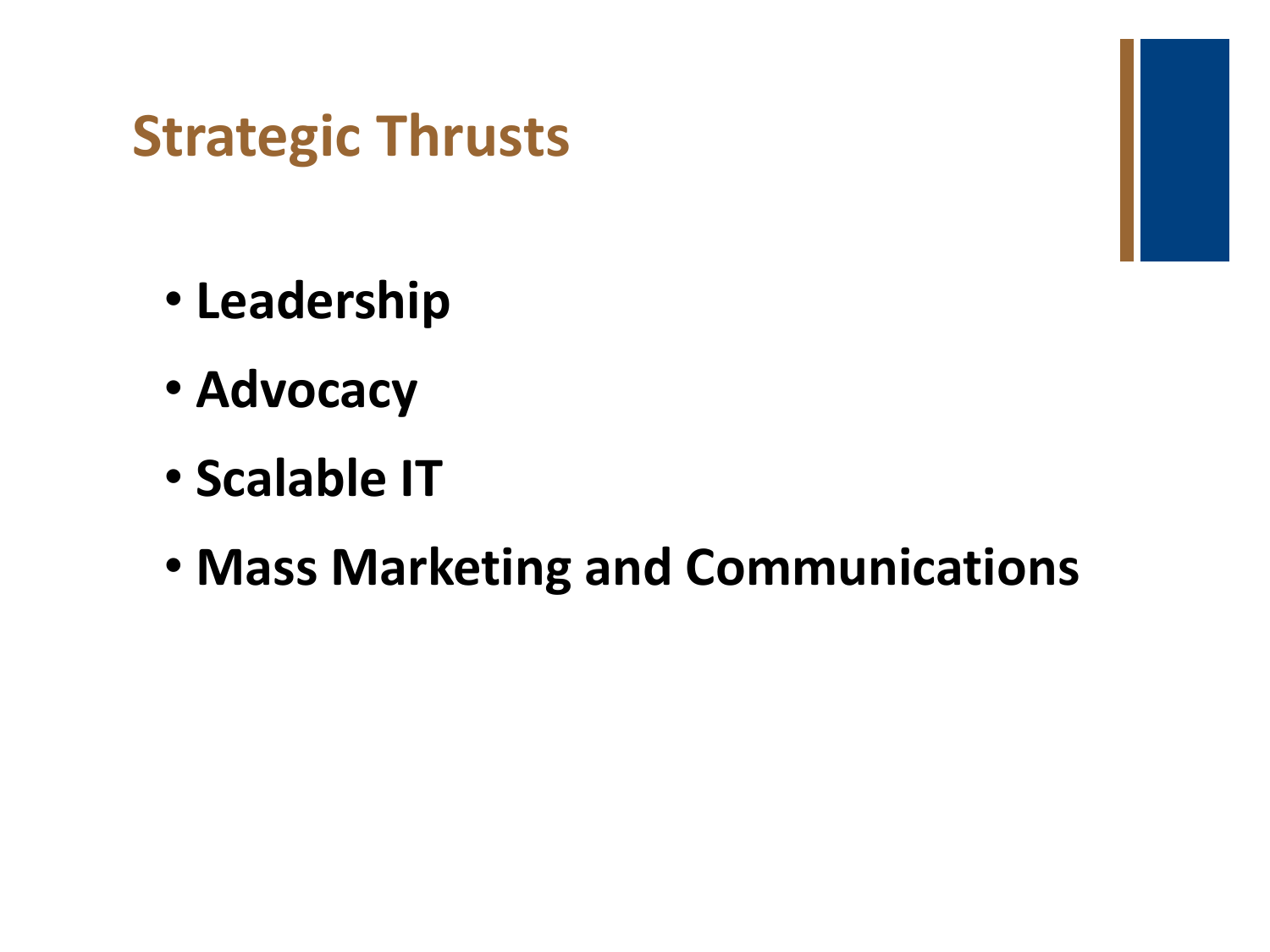## **Service and Achievement**

**The Pipeline of Alumni Leaders and Volunteers**

| • Association Board of Directors   | 30  |
|------------------------------------|-----|
| <b>• Association Committees</b>    | 48  |
| • Campus Alumni Advisory Boards    | 72  |
| • Internal College Alumni Boards   | 684 |
| • External Alumni Group Boards     | 499 |
| • Student Alumni Ambassador Boards | 16  |
| • Awards and Recognition           | 355 |
|                                    |     |

### **ANNUAL TOTAL 1,704 Alumni**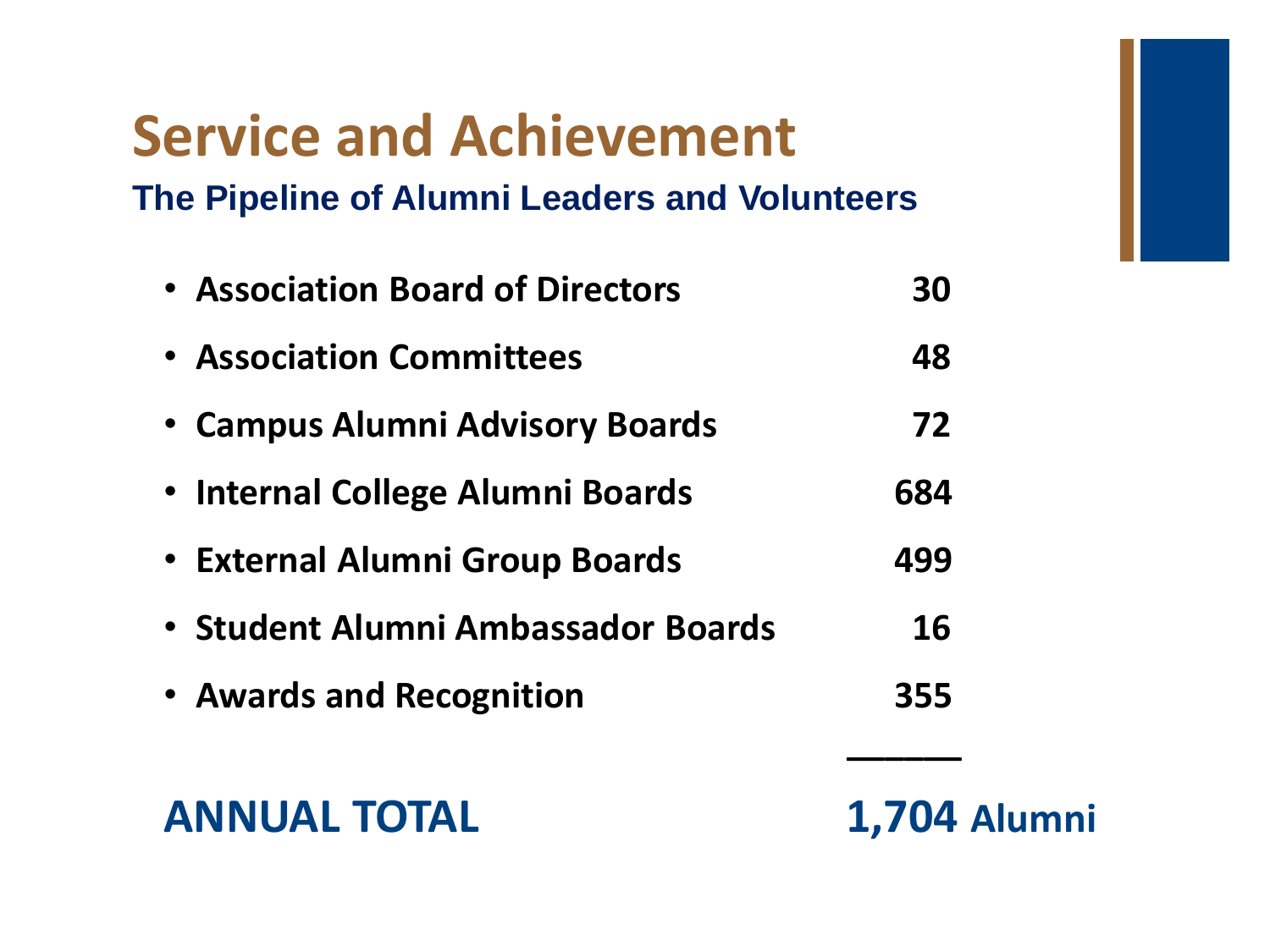# **Illinois Connection**

### **The Alumni Political Voice**

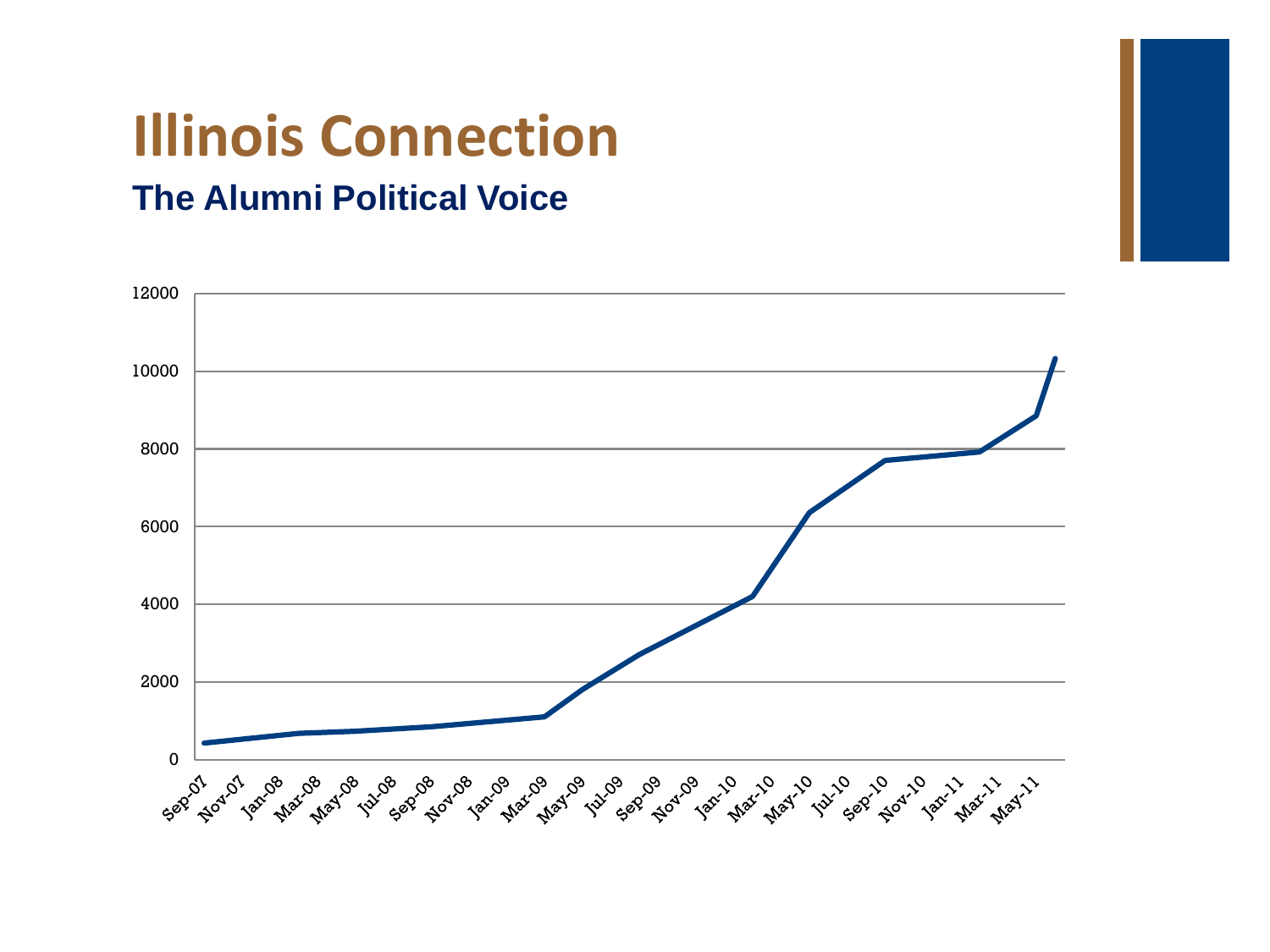# **Illinois Connection**

### **The Alumni Political Voice**



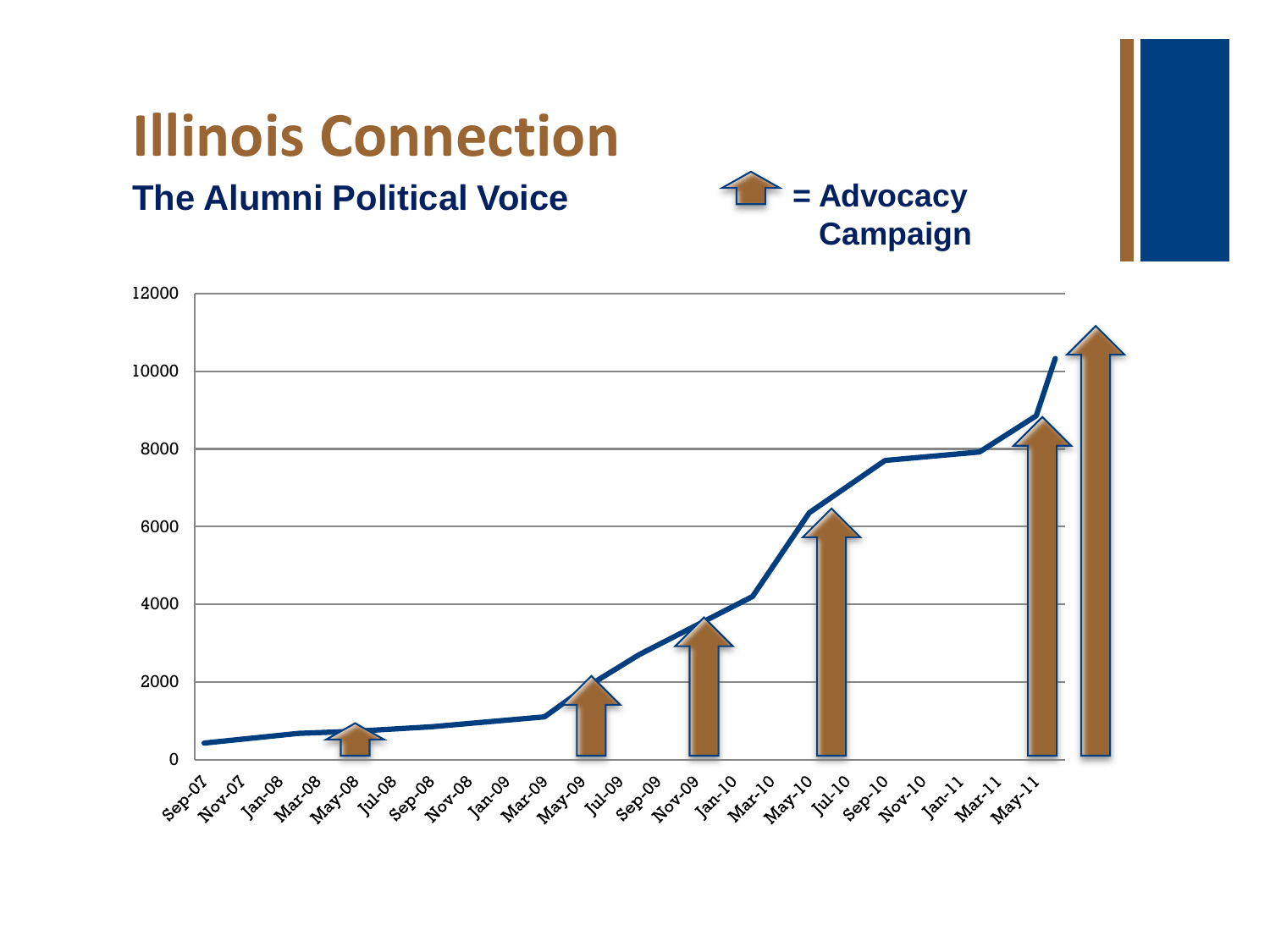### **UI Alumni Network The Viral Engagement Tool**

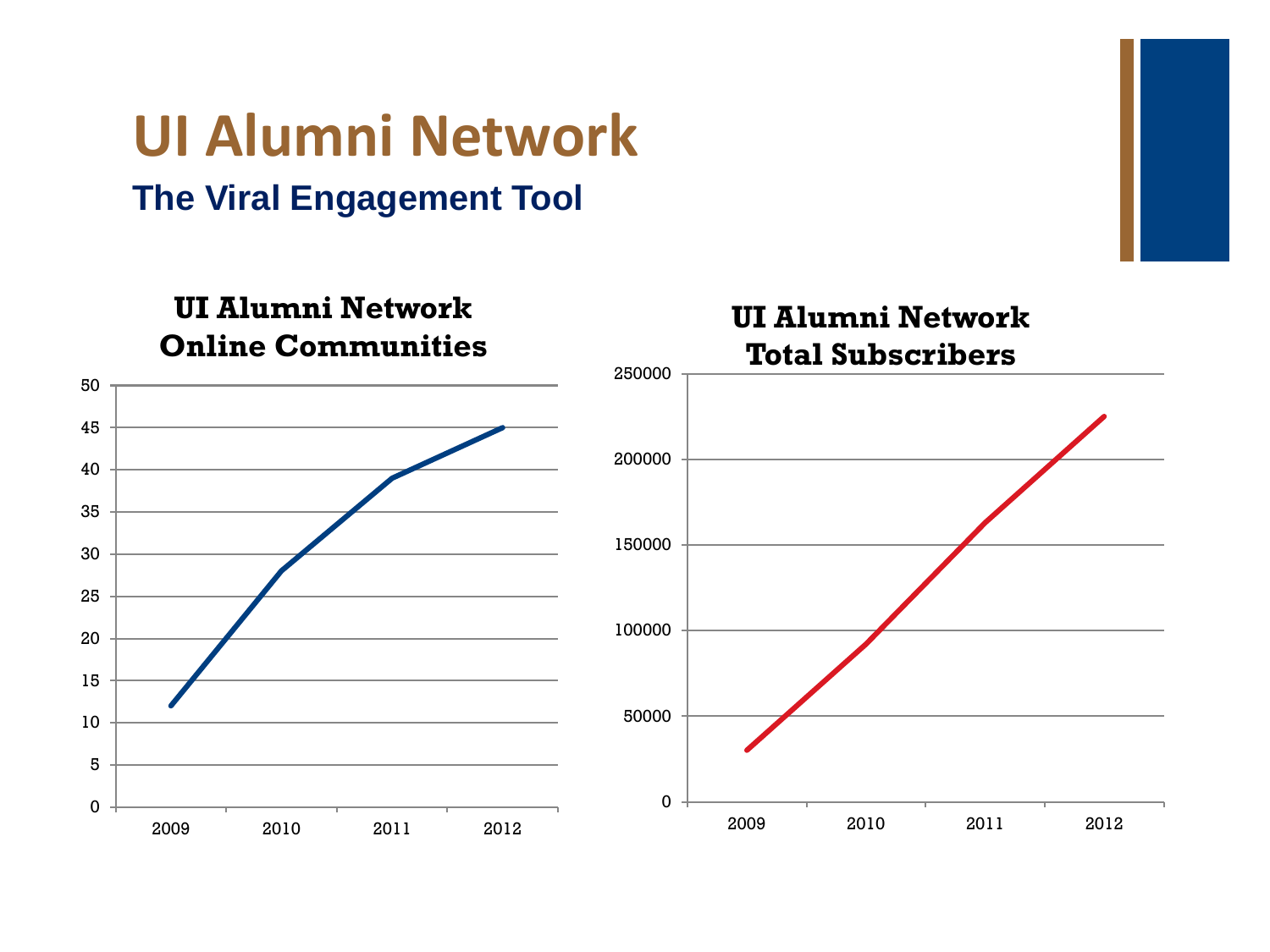## **Key Performance Indicators**

# **Total Alumni Base = 680,000+**

# **Alumni Participation**

**Engaging** 35% - 40% annually

**Donating\*** 111,134 gave \$894.9 million in Brilliant Futures campaign

(\*Source: UI Foundation)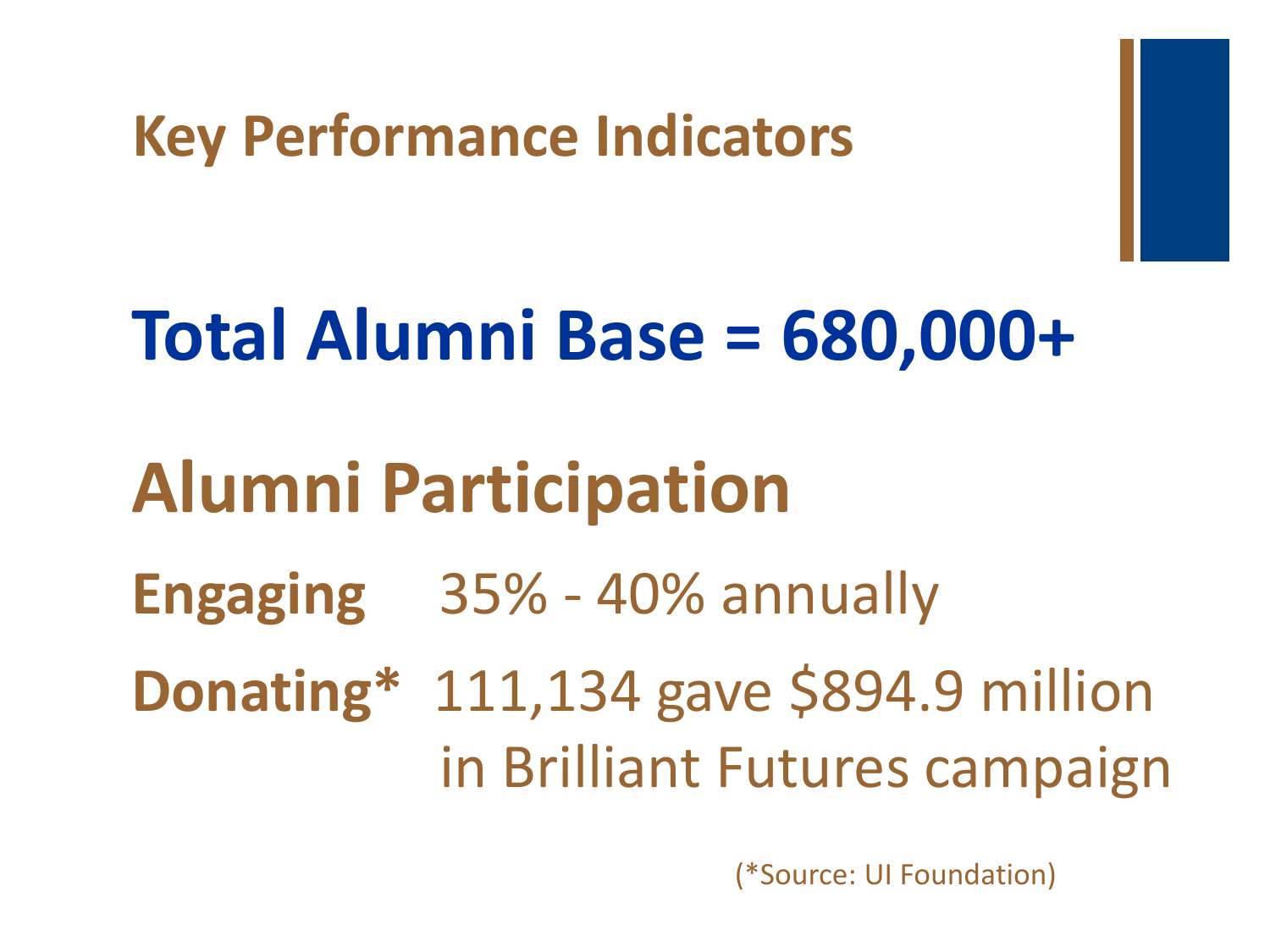### **Sources and Uses of Funds FY2013 Budget**

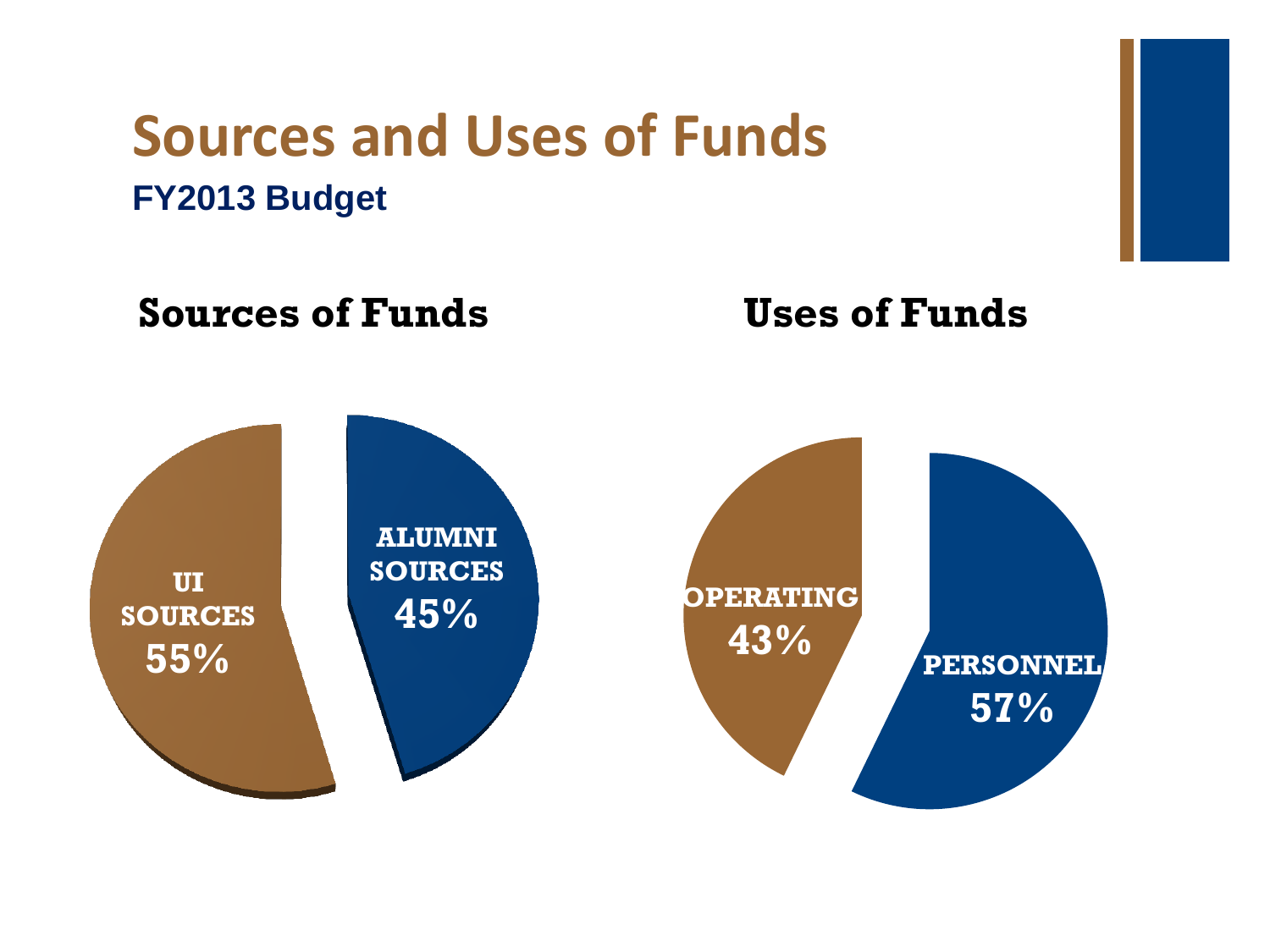# **Benchmarking**

### **Peer Associations**



#### **Operating Expenses for FY2011**

**Dollars in thousands** 

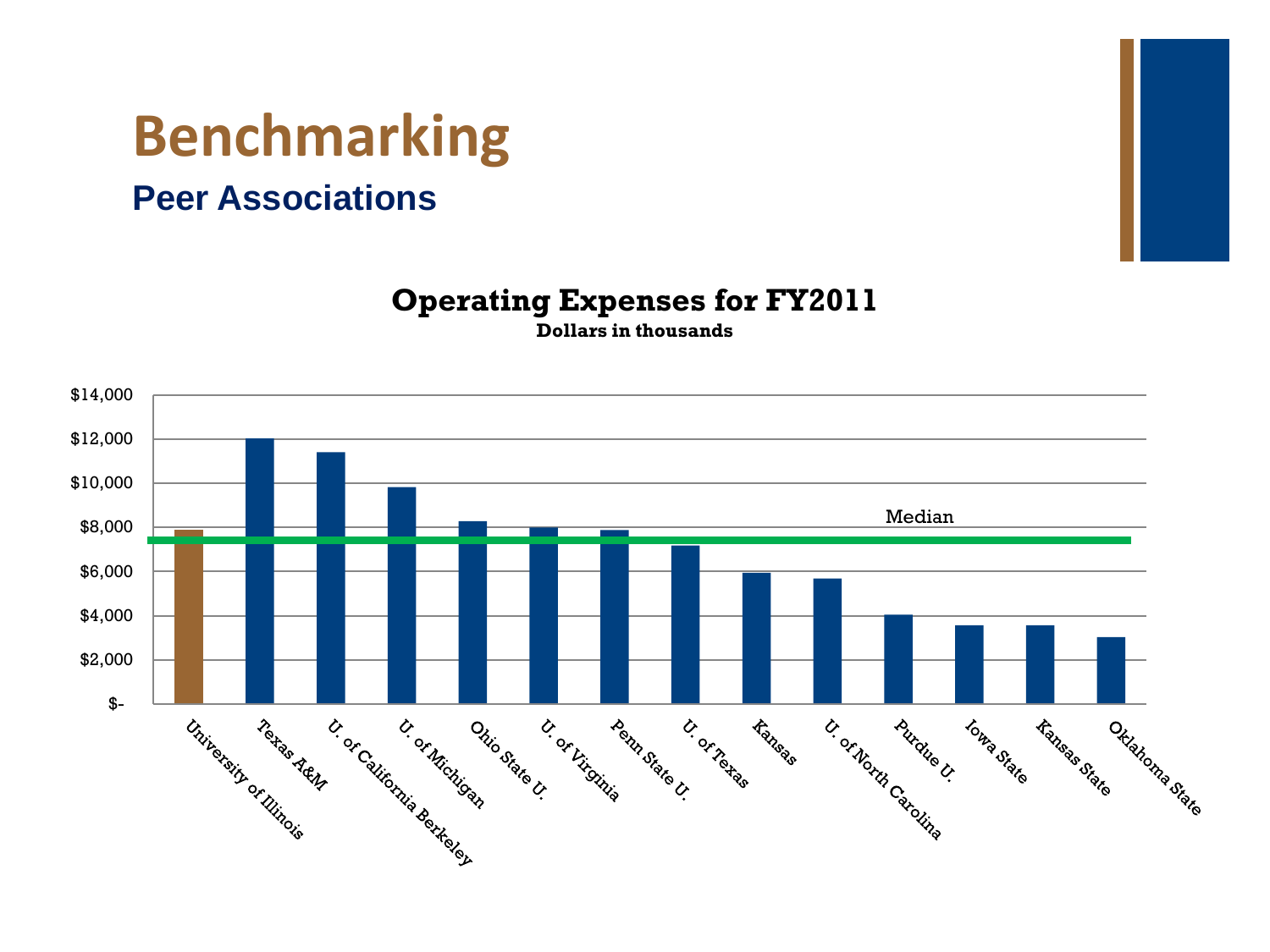# **Benchmarking**

### **Peer Associations**



**Net Worth for FY2011 Dollars in thousands**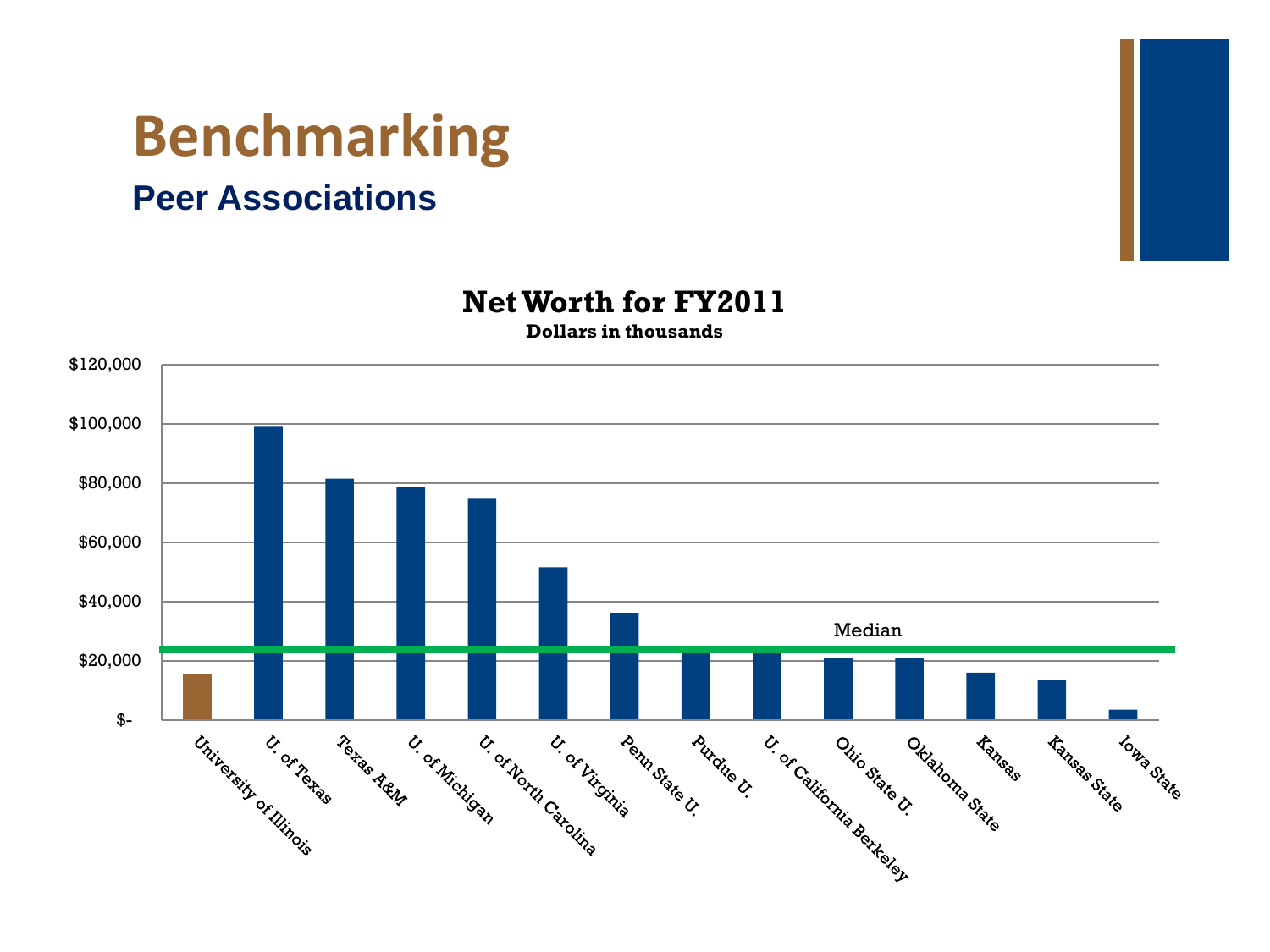# **Benchmarking**

### **Peer Associations**



#### **Annual and Life Members As of 12/31/09**